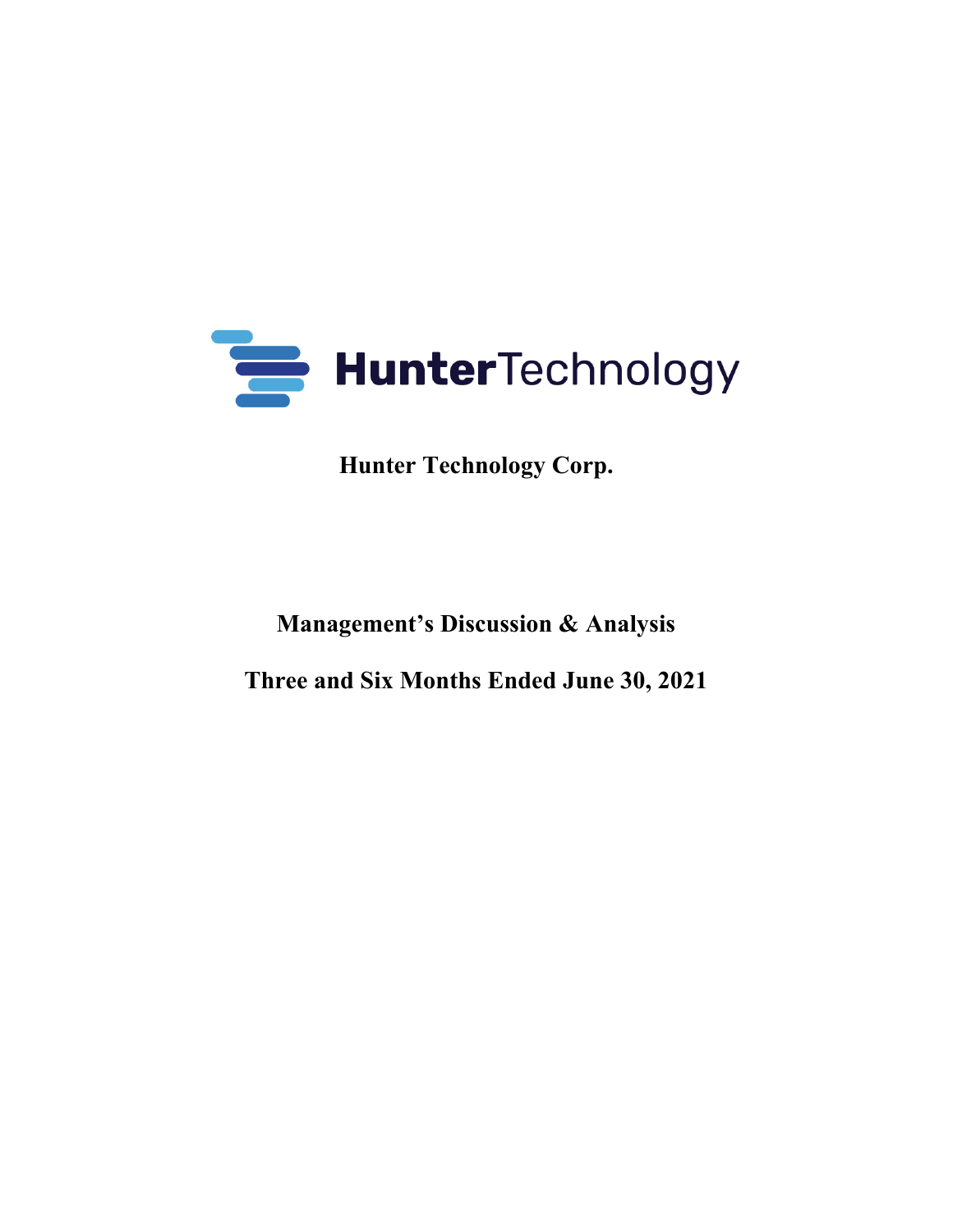# **DATE AND BASIS OF INFORMATION**

Hunter Technology Corp., (the "Company") is incorporated in British Columbia, Canada. The Company's primary operations is technology development of its two primary platforms ("**Platforms**") focused on, and targeted at, the physical oil market. First, the Company is developing a physical oil trading platform "*OilEx"* to enable independent crude oil producers to access a global market. Second, a supply chain intelligence service "*OilExchange*" providing analytical and market data tools.

The Company's common shares are listed on the TSX Venture Exchange ("TSX-V") under the symbol "HOC", quoted on the OTC Markets Group ("OTCQB") under the symbol "HOILF", and quoted on the Frankfurt Stock Exchange under the symbol "RWPM". The Company's CUSIP number is 445737109 and its new ISIN is CA4457371090.

The Company's head office and registered and records office is located at Suite 1800 – 510 West Georgia St., Vancouver, BC, V6B 0M3, Canada.

Additional information relating to the Company can be found on the SEDAR website at www.sedar.com.

The current business focus of the Company is to develop, operate and manage the Company's modular technology platform comprising of two services that will be available as integrated modules or stand-alone services: a digital marketplace for physical oil transactions under the brand name *OilEx* (www.oilex.com) and an oil supply chain intelligence service under the brand name *OilExchange* (www.oilexchange.com).

- *OilEx* OilEx is a blockchain-based marketplace for hydrocarbons that enables international buyers of physical oil to connect with independent crude oil producers in a global market. By digitalizing the end-to-end transaction process, the platform creates transparency and trust between buyers and sellers through the entire supply chain, from production through sale and delivery. The platform is structured into functional modules, such as Marketplace, Identity, Transactions, and Settlement. Each module includes core features to unlock greater efficiency throughout the trade lifecycle, provide more favorable economics for producers, enable global access to a fair market for all and promote the transition towards a more environmentally and ethically responsible ecosystem. Recently, the product received a global overhaul to becoming a more atomic and extendable platform, adding flexibility to enable tailored transaction workflows and support additional commodity types. As a result, OilEx is well positioned to expand into alternative commodity trading activities and markets.
- *OilExchange -* OilExchange is a supply chain intelligence service aimed at corporate and sovereign users. It provides a full suite of data collection, monitoring and analytics functions enabling a real-time view along the physical oil trading supply chain. The service functions support tracking the production origin, storage, and trade of produced goods and their environmental, social and governance (ESG) impact as well as government royalty or tax payments and customs clearance information.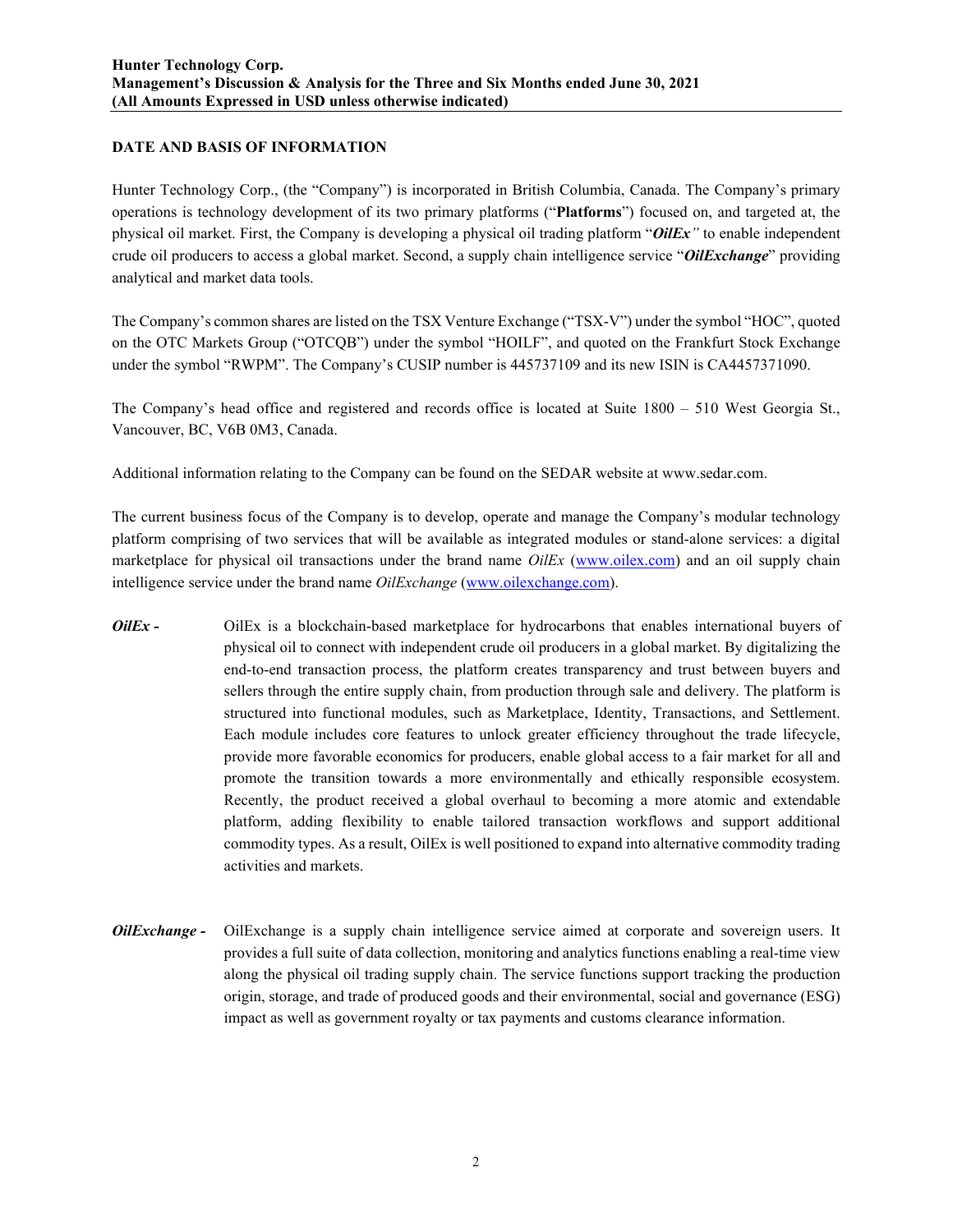The flexible integration of the OilEx and OilExchange services provides synergy in combining a marketplace module with data tracking and analytics. Benefits include increased transparency and trust between parties, automated matching of offers, complete standardized transaction audit trails and support of the hydrocarbon industry in an environment of energy transition and increased focus on sustainability. For example, providing buyers with producer ratings and data about the economic and environmental viability and responsibility of Exploration & Production (E&P) companies can incentivize producers to optimize operations for a lower carbon footprint or consider developing and reworking economically viable legacy brownfields as an alternative to greenfield production. This will support both buyers and producers to capitalize on the shifting investor appetite towards more socially and environmentally considerate operations.

The business of the Company involves a high degree of risk and there is no assurance that the Company will generate sufficient revenues, obtain additional funds and financing to cover operating costs. Additional funds will be required to enable the Company to pursue such an initiative and the Company may be unable to obtain such financing on terms which are satisfactory to it. Furthermore, there is no assurance that the business will be profitable.

# **Liquidity and Going Concern**

The unaudited condensed interim consolidated financial statements were prepared on the basis that the Company will continue to operate as a going concern, which assumes that the Company will be able to realize its assets and discharge its liabilities in the normal course of business for the twelve-month period following the date of the consolidated financial statements. It also assumed that the Company will be successful in obtaining additional funds and financing to enable the Company to continue its operations, deploy its Platforms, realize its assets and discharge its liabilities. The Company has an accumulated deficit of \$123,271,036 and a negative working capital of \$244,187 as at June 30, 2021. For the six months ended June 30, 2021, the Company had negative cash flows from operations of \$1,378,691.

The Company also expects to incur further losses during the future development of its business. The Company's ability to continue as a going concern is heavily dependent upon its ability to imminently raise additional capital from equity or debt financing options, successfully launch its technology platforms and achieve profitable operations. Although the Company has been successful in obtaining financing in the past, there is no assurance that it will be able to obtain adequate financing in the near future or that such financing will be on terms acceptable to the Company.

The proposed business of the Company involves a high degree of risk and there is no assurance that the Company will be able to generate positive cashflows from operations, investments or financing. Additional funds will be required to enable the Company to successfully deploy its Platforms and the Company may be unable to obtain such financing on terms which are satisfactory to it. Furthermore, there is no assurance that the business will be profitable. These factors indicate the existence of a material uncertainty that may cast doubt about the Company's ability to continue as a going concern. The unaudited interim condensed consolidated financial statements do not reflect the adjustments to the carrying values of assets and liabilities and the reported expenses and balance sheet classifications that would be necessary were the going concern assumption deemed to be inappropriate. These adjustments could be material.

Liquidity risk is the risk that the Company will not be able to meet its financial obligations as they fall due, and it is one of the most significant risks for the Company. The Company's approach to managing liquidity risk is to ensure, as far as possible, that it will always have sufficient liquidity to meet liabilities when due. At June 30, 2021, the Company had cash of \$239,319, excluding restricted cash of \$27,406, and the Company also had negative working capital of \$244,187. The Company is heavily dependent on raising funds by borrowings, equity issues, or asset sales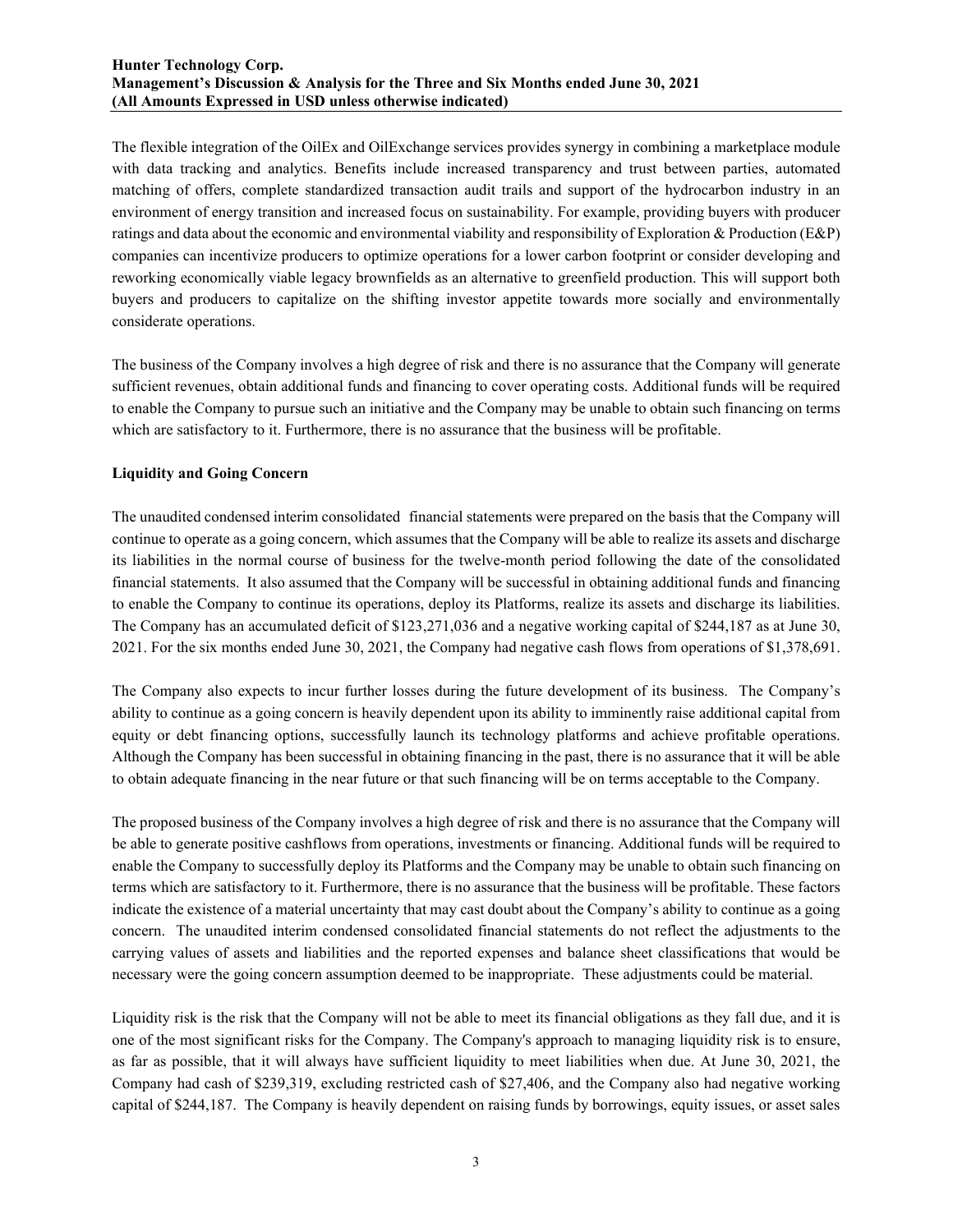to finance its ongoing operations, capital expenditures and acquisitions. The contractual maturity of the majority of accounts payable is within three months or less. The Company has historically financed its expenditures and working capital requirements through the sale of common stock or, on occasion, through the issuance of short-term debt.

### **Basis of Presentation**

The following Management's Discussion and Analysis ("MD&A") is dated August 27, 2021, and should be read in conjunction with the Company's unaudited condensed interim consolidated financial statements and related notes for the period ended June 30, 2021, as well as the consolidated financial statements and related notes, and MD&A for the year ended December 31, 2020. The referenced consolidated financial statements have been prepared by management and approved by the Company's Board of Directors. Unless otherwise noted, all financial information presented herein has been prepared in accordance with International Financial Reporting Standards ("IFRS") as issued by the International Accounting Standards Board ("IASB"). All financial information is in US dollars, unless otherwise indicated.

On November 2 2020, the Company forward split its share capital by issuing three (3) new common share without par value for every two (2) existing common shares without par value basis. All common shares and per share amounts have been restated to give retroactive effect to the share consolidation.

# **Non-IFRS Financial Measures**

Certain financial measures in this MD&A, such as EBITDA, are not prescribed, do not have a standardized meaning defined by IFRS and, therefore, may not be comparable with the calculation of similar measures by other companies.

EBITDA is a non-IFRS measure that refers to income (loss) before interest, income taxes, depletion, depreciation, amortization, accretion and other non-cash items that impact the income statement such as stock-based compensation and gains or losses from asset sales, foreign currency translations and impairments.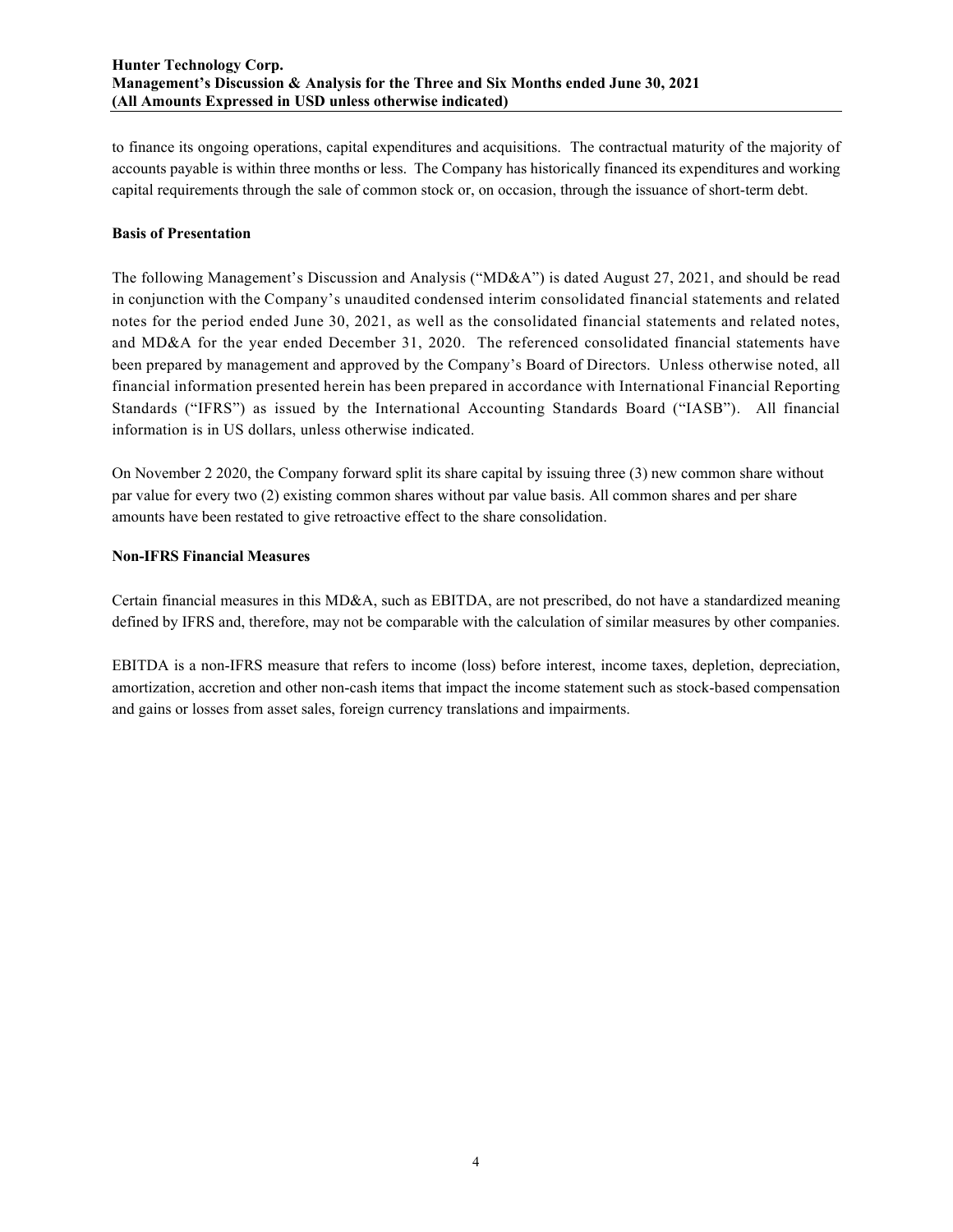### **BUSINESS OVERVIEW**

### **Overview Six Months Ended June 30, 2021**

The Company operates within the technology development sectors and is focused on to developing, operating and managing the Company's modular technology Platforms.

**Subsidiaries and Operations.** The operations of the Company include Hunter Technology Corp. (the Parent Company) and its wholly-owned subsidiaries. The following table lists the Company's principal operating subsidiaries, their jurisdiction of incorporation, and its percentage ownership of their voting securities as of the date of this report:

| <b>Subsidiary Name</b>                | <b>Jurisdiction</b> | Ownership<br>2021 | Ownership<br>2020 |
|---------------------------------------|---------------------|-------------------|-------------------|
| FinFabrik Limited $(1)$               | Hong Kong           | $100\%$           | $0\%$             |
| FinFabrik (ShenZhen) Limited (1)(2)   | China               | $0\%$             | $0\%$             |
| Hunter Technology Holdings Ltd. (3)   | England & Wales, UK | $100\%$           | $0\%$             |
| Digiledger Holdings AG <sup>(4)</sup> | Switzerland, Baar   | 100%              | $0\%$             |
| Hunter Oil Management Corp.           | Florida, USA        | $100\%$           | 100%              |
| Hunter Oil Production Corp.           | Florida, USA        | 100%              | 100%              |

(1) Acquired December 31, 2020

- (2) Entity formally dissolved during the six months ended June 30, 2021
- (3) Entity formed September 23, 2020
- (4) Entity formed November 20, 2020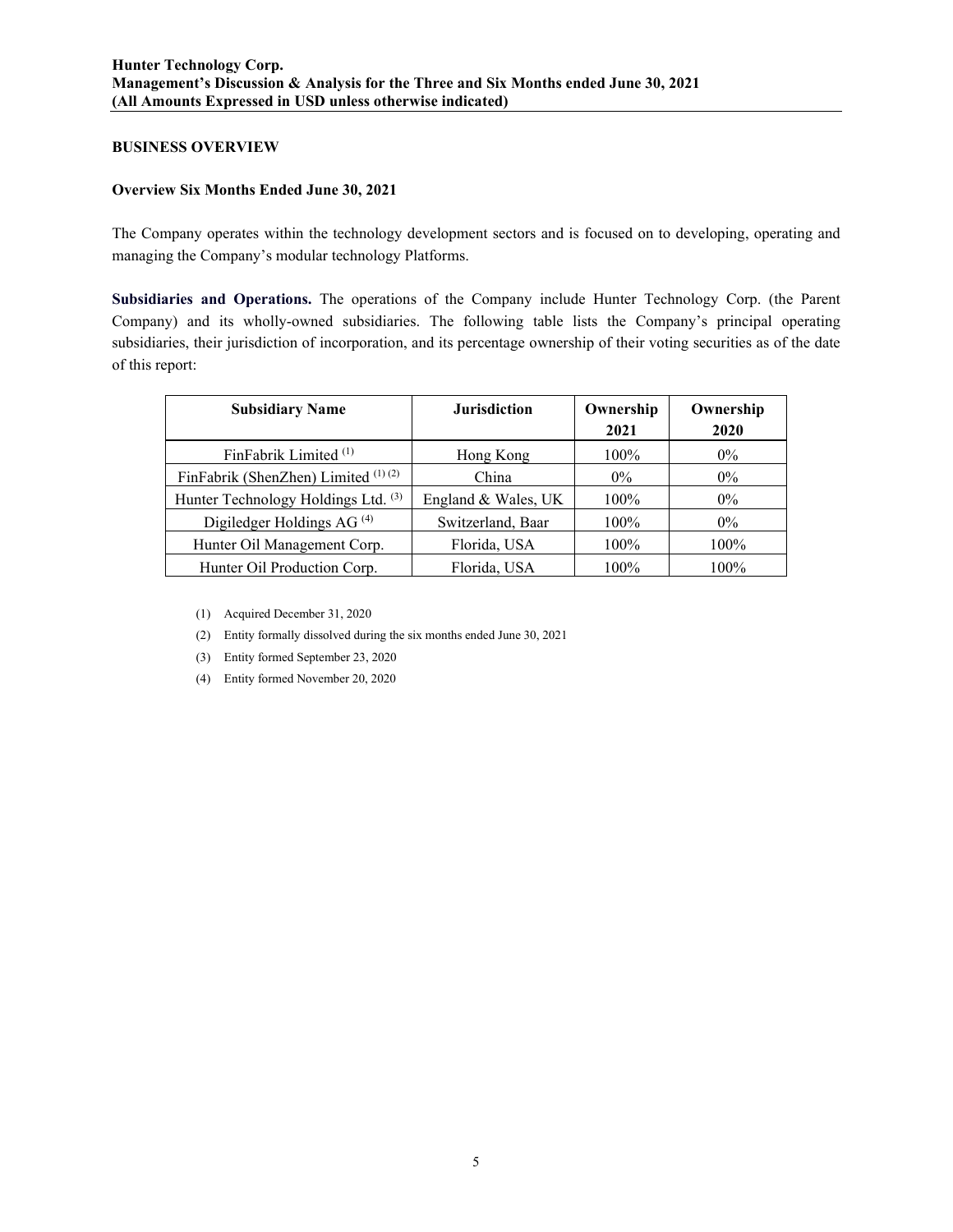# **OVERALL PERFORMANCE**

|                                                                                | <b>Three Months Ended</b> |               |             |                 | <b>Six Months Ended</b> |                   |                 |            |
|--------------------------------------------------------------------------------|---------------------------|---------------|-------------|-----------------|-------------------------|-------------------|-----------------|------------|
|                                                                                |                           |               |             | <b>June 30,</b> |                         |                   | <b>June 30,</b> |            |
|                                                                                | <b>Note</b>               |               | 2021        |                 | 2020                    | 2021              |                 | 2020       |
|                                                                                |                           |               |             |                 |                         |                   |                 |            |
| Expenses<br>General and administrative                                         | 16                        | $\mathcal{S}$ | 157,429     | \$              | 18,250                  | \$<br>363,497     | \$              | 51,742     |
| Management fees and consulting                                                 | 12                        |               | 45,985      |                 | 93,001                  | 112,485           |                 | 191,175    |
| Salaries and wages                                                             |                           |               | 59,735      |                 |                         | 243,988           |                 |            |
| Platform development                                                           | 17                        |               | 314,682     |                 |                         | 484,480           |                 |            |
| Foreign currency loss/(gain)                                                   |                           |               |             |                 | (33,869)                |                   |                 | 50,534     |
| Amortization of intangibles                                                    | 6                         |               | 286,375     |                 |                         | 572,750           |                 |            |
| Stock-based compensation                                                       | 11                        |               | 137,882     |                 |                         | 328,083           |                 |            |
| Total expenses                                                                 |                           |               | 1,002,088   |                 | 77,382                  | 2,105,283         |                 | 293,451    |
|                                                                                |                           |               |             |                 |                         |                   |                 |            |
| <b>Loss before taxes</b>                                                       |                           |               | (1,002,088) |                 | (77, 382)               | (2,105,283)       |                 | (293, 451) |
| Deferred income tax recovery                                                   |                           |               | (47, 252)   |                 |                         | (94, 504)         |                 |            |
| Net loss for the period                                                        |                           |               | (954, 836)  |                 | (77, 382)               | (2,010,779)       |                 | (293, 451) |
| Other comprehensive<br>(income)/loss                                           |                           |               |             |                 |                         |                   |                 |            |
| Foreign currency translation<br>adjustment                                     |                           |               | 457         |                 |                         | (1, 498)          |                 |            |
| <b>Total comprehensive loss</b>                                                |                           | \$            | (955, 293)  | \$              | (77, 382)               | \$<br>(2,009,281) | \$              | (293, 451) |
|                                                                                |                           |               |             |                 |                         |                   |                 |            |
| Total comprehensive loss per<br>share – basic and diluted                      |                           | \$            | (0.02)      | \$              | (0.01)                  | \$<br>(0.04)      | $\mathcal{S}$   | (0.01)     |
| Weighted average number of<br>common shares outstanding -<br>basic and diluted |                           |               | 45,334,655  |                 | 19,891,118              | 45,334,655        |                 | 19,891,118 |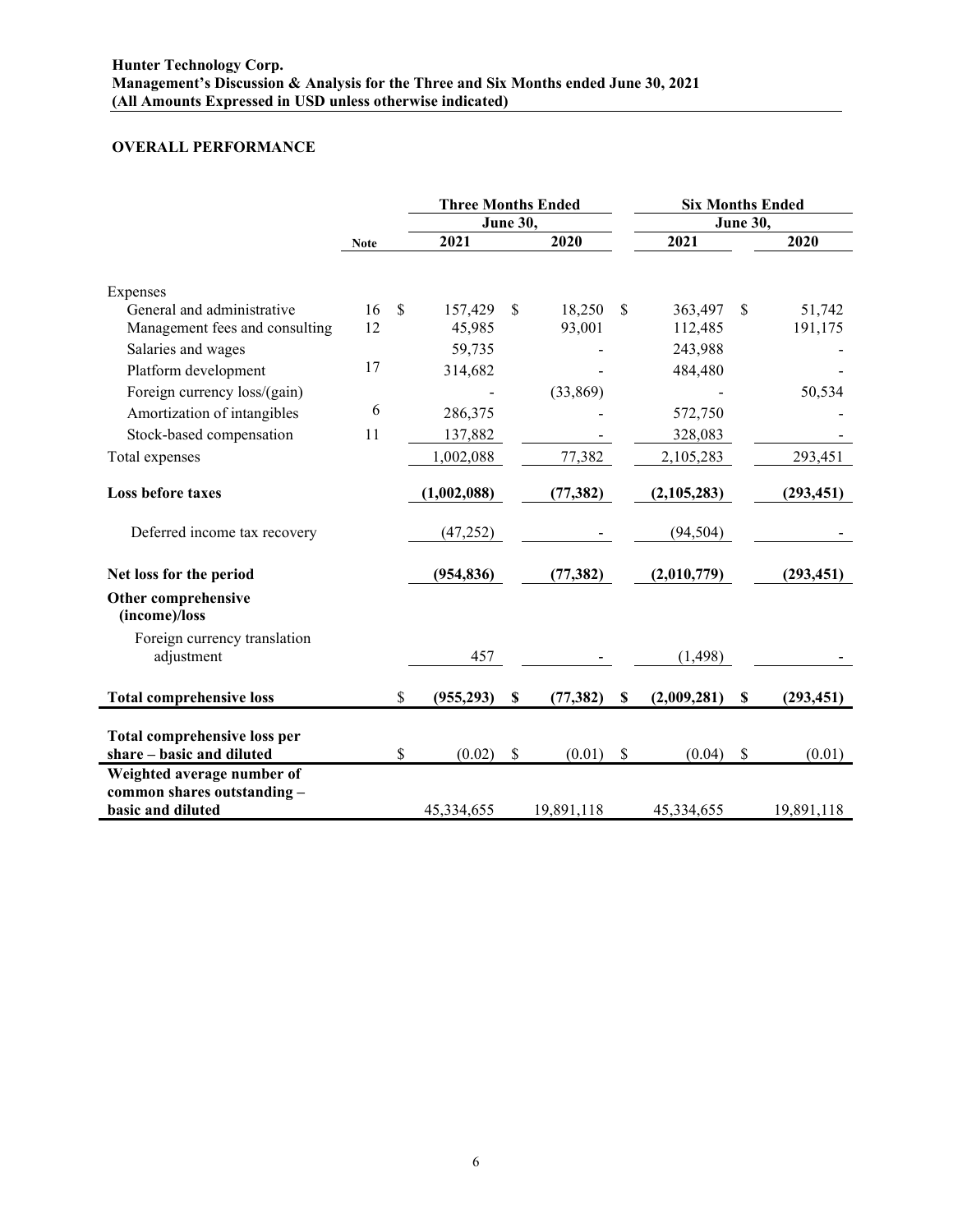#### **BUSINESS HIGHLIGHTS**

#### **Development of the Business**

On November 2, 2020 the Company completed the transition from an oil and gas exploration company to become a technology focused company to further develop the Company's Platforms.

On December 31, 2020, the Company acquired all the outstanding shares of FinFabrik Limited ("FinFabrik"), a financial technology development company based in Hong Kong. The six months ended June 30, 2021 represents the first half year of operations following the acquisition of FinFabrik, with operations focused solely on the development of the Company's Platforms.

The Company also made progress to initiate partnerships with hydrocarbon producers and sovereign entities in West African markets, as such the Company is directing additional resources and attention to further develop opportunities in the region. The focus of these efforts will continue to be establishing the OilExchange platform as a standard in physical oil supply chain intelligence solutions.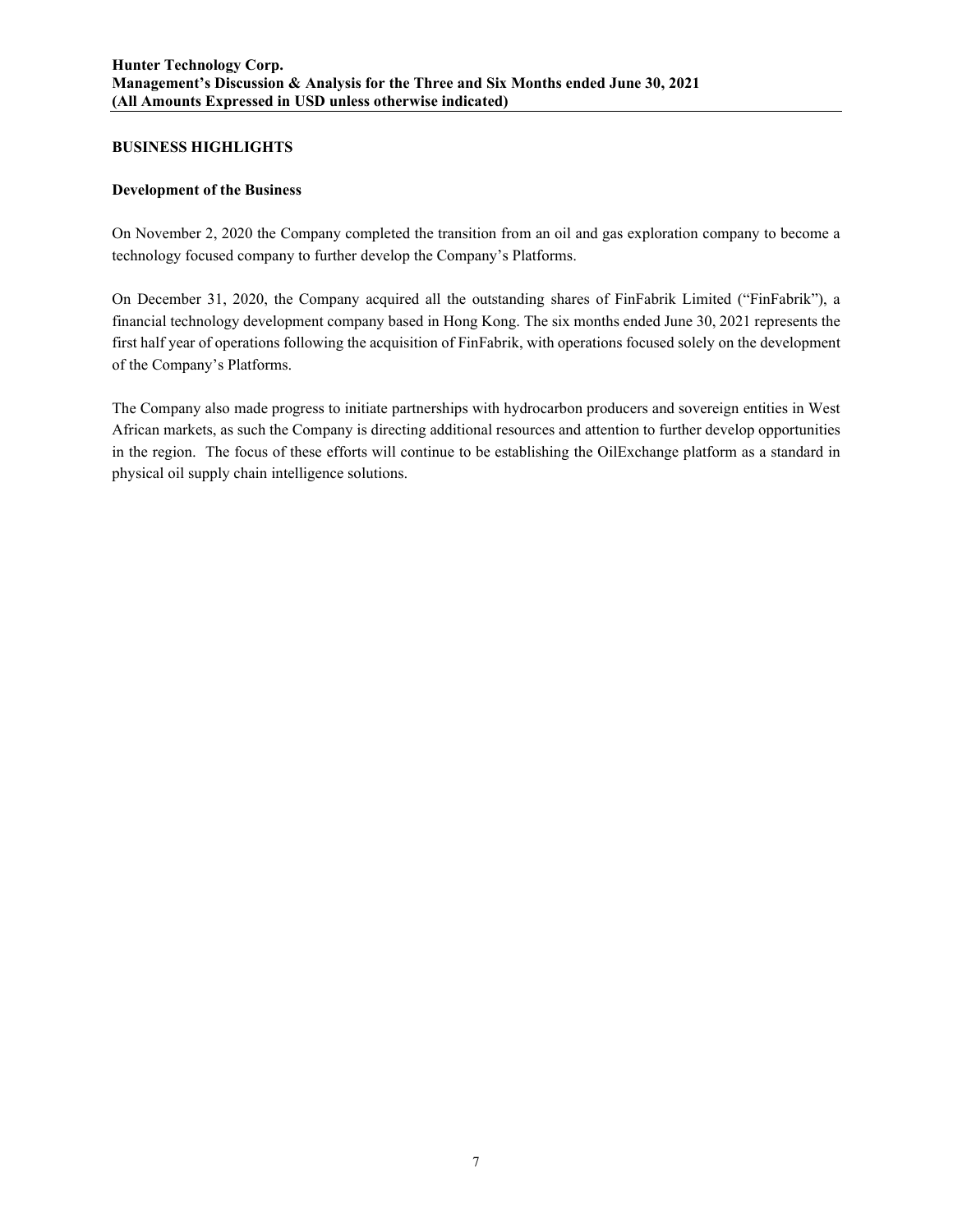#### **Acquisition**

On December 31, 2020, the Company acquired all the outstanding shares of FinFabrik Limited ("FinFabrik"), a financial technology development company based in Hong Kong. The total consideration was paid by the issuance of 12,110,204 common shares of the Company, and \$250,000 in cash.

At the time of the acquisition, the Company determined that FinFabrik constituted a business, as defined under IFRS 3, Business Combinations, and accounted for it as such. The Company has recognized the identifiable assets acquired and liabilities assumed at their fair values on the acquisition date.

The following table presents the purchase price allocations at the acquisition date:

| <b>Consideration paid:</b>         |                   |
|------------------------------------|-------------------|
| Cash                               | \$<br>250,000     |
| Shares                             | 8,685,097         |
| <b>Total consideration paid</b>    | \$<br>8,935,097   |
|                                    |                   |
| Less: Value of net assets acquired |                   |
| <i><b>Assets</b></i>               |                   |
| Cash                               | \$<br>48,271      |
| Other receivables                  | 22,771            |
| Prepaid expenses                   | 18,463            |
| Due from related parties           | 2,531             |
| Equipment                          | 4,720             |
| Intangible assets                  | 4,582,000         |
| Goodwill                           | 5,271,274         |
| <b>Total</b> assets                | \$<br>9,950,030   |
|                                    |                   |
| <b>Liabilities</b>                 |                   |
| Accounts payable                   | \$<br>(108,010)   |
| Payments received in advance       | (150, 893)        |
| Deferred tax liability             | (756, 030)        |
| <b>Total liabilities</b>           | \$<br>(1,014,933) |
| Net assets acquired                | \$<br>8,935,097   |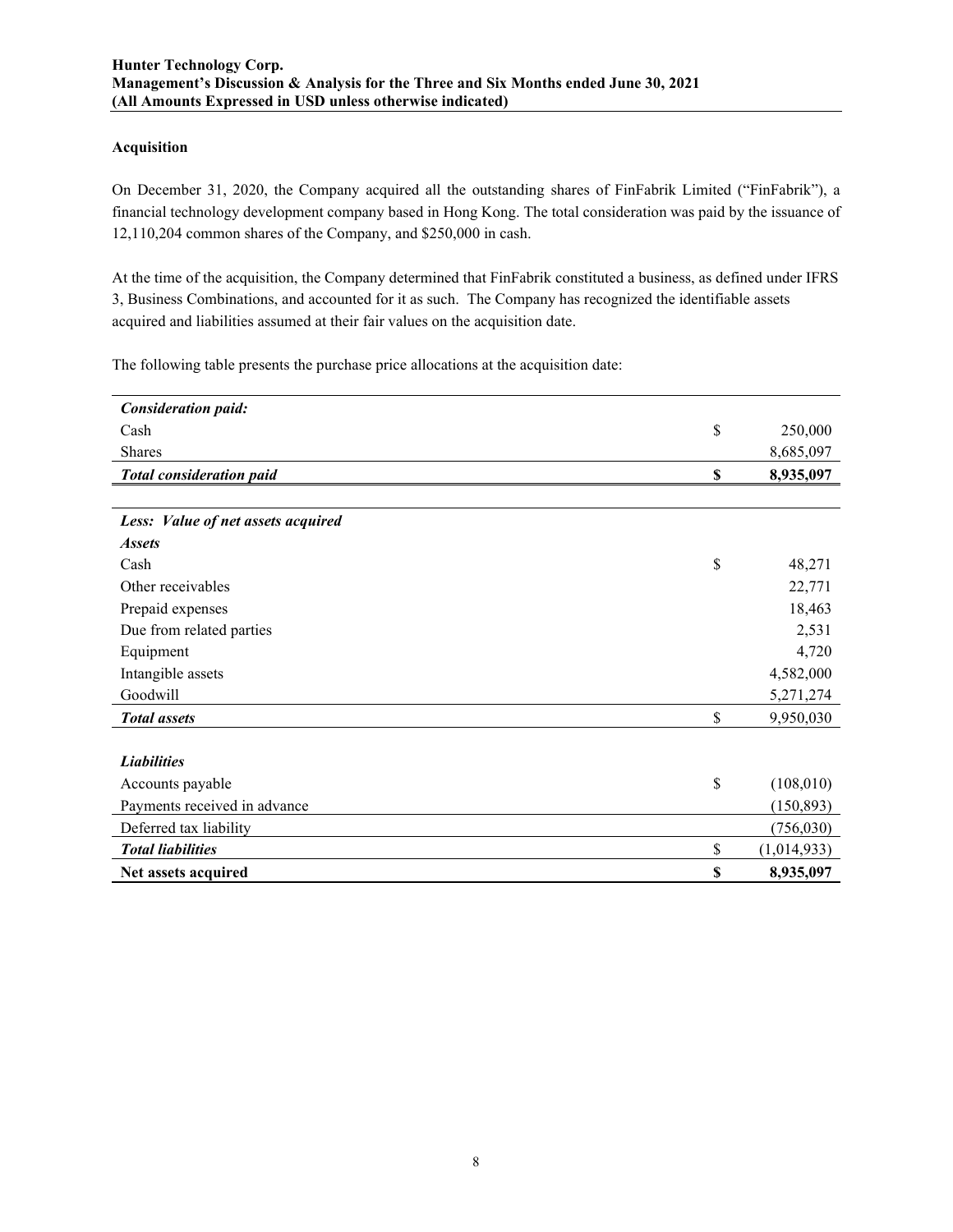#### **DISCUSSION OF OPERATIONS**

#### **Platform Development**

During the six months ended June 30, 2021 the Company incurred development costs of \$484,480 relating to the development of OilEx and OilExchange that were expensed and not capitalized as intangible assets. As this was the first half year of operations after the Company's change of business following the acquisition of FinFabrik, there were no expenses incurred during the same period in 2020. The platform development expenses incurred were as follows:

|                                 | Six Months Ended June 30, |         |   |      |  |
|---------------------------------|---------------------------|---------|---|------|--|
|                                 |                           | 2021    |   | 2020 |  |
| Consultants                     | \$                        | 55,197  | S |      |  |
| Amortization of leased property |                           | 38,658  |   |      |  |
| Depreciation                    |                           | 1,254   |   |      |  |
| Office & general                |                           | 19,391  |   |      |  |
| Professional fees               |                           | 23,601  |   |      |  |
| Rent                            |                           | 20,621  |   |      |  |
| Software & IT services          |                           | 8,223   |   |      |  |
| Wages & salaries                |                           | 312,815 |   |      |  |
| Loss on asset disposal          |                           | 4,720   |   |      |  |
| Total                           | \$                        | 484,480 | S |      |  |

#### **General & Administrative**

General and administrative expenses for six months ended June 30, 2021 and 2020, were as follows:

|                                | Six Months Ended June 30, |         |   |        |  |
|--------------------------------|---------------------------|---------|---|--------|--|
|                                |                           | 2021    |   | 2020   |  |
| Accounting & Audit             | \$                        | 68,713  | S | 9,280  |  |
| Advertising and communications |                           | 124,422 |   |        |  |
| Legal                          |                           | 71,231  |   |        |  |
| Office and general             |                           | 46,433  |   | 23,923 |  |
| Regulatory                     |                           | 42,698  |   | 18,539 |  |
| Travel and accommodation       |                           | 10,000  |   |        |  |
| Total                          |                           | 363,497 |   | 51,742 |  |

General and administrative expenses for the six months ended June 30, 2021 increased \$311,755 compared to the same period in 2020. Accounting and audit fees increased as a result of audit requirements related to the FinFabrik acquisition incurred in Q1. Both legal costs and regulatory costs increased in 2021 as compared to 2020 as a result of developments of the business and integration of FinFabrik. In addition, advertising and communications increased \$124,422 to support business development communications for the company's OilEx and OilExchange platforms.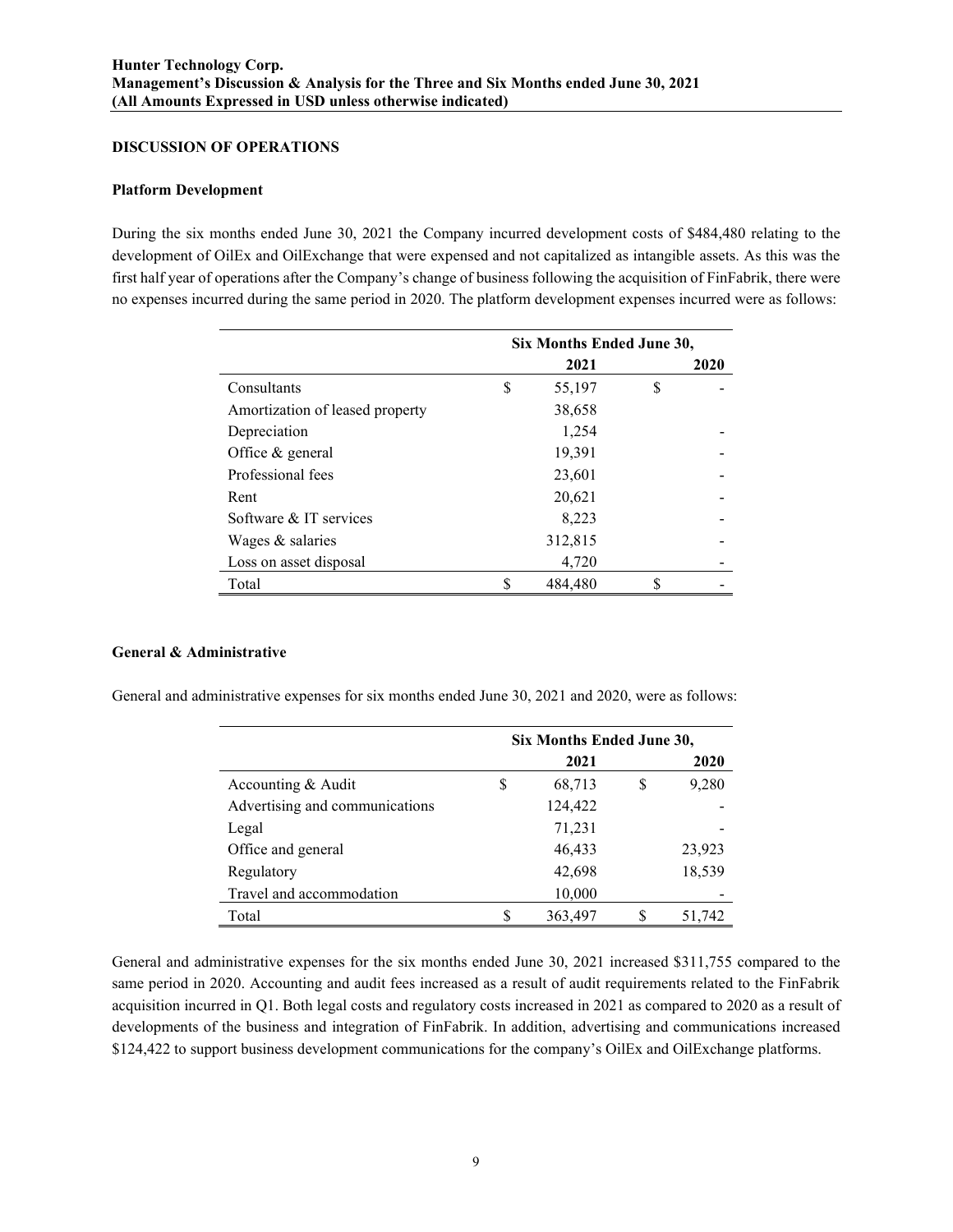#### **Salaries & Wages**

During the six months ended June 30, 2021 the Company incurred salaries and wages of \$243,988 to the Company's new chief executive and financial officers. For the same period in 2020 all senior officers and directors were compensated through management fees. The increase of salaries and wages also included a non-recurring one-time payment of \$100,000 to the new senior officers of the Company as a result of the FinFabrik acquisition.

#### **Management Fees**

Management fees decreased by \$69,175 for the six months ended June 30, 2021 as compared to the same period in 2020. The decrease was a result of changes in the CEO position during Q1 and the CFO position during Q2 that resulted in fees being paid to new senior officers as salaries and not as management fees.

#### **Stock-Based Compensation**

Stock-based compensation expense is a non-cash expense that is based on the fair values of stock options granted and amortized over the vesting periods of the options. During the year ended December 31, 2020 the company granted 2,880,000 stock options and various exercise prices and vesting provisions. The Company recognized approximately \$328,083 in stock-based compensation expense related to the scheduled vesting of these options during the six months ended June 30, 2021. The compensation expense was based on the estimated fair value of the options on the grant date in accordance with the fair value method of accounting for stock-based compensation. The remaining \$165,173 compensation expense will be recognized over the remaining vesting schedule.

During the six months ended June 30, 2020, the Company did not recognize any stock-based compensation expense.

#### **Foreign Exchange Gain (Loss)**

The Company's functional currency and presentational currency, as determined under International Accounting Standard ("IAS") 21, *The Effects of Changes in Foreign Exchange Rates*, is the United States dollar. During the six months ended June 30, 2021. The Company's intangible asset acquisitions were incurred in the United States dollar, operating expenses incurred in United States dollar, Hong Kong dollar, and Canadian dollar, and all historical equity issuances of the Canadian parent which are denominated in Canadian dollars. There will continue to be an impact from currency translation and exchange gains and losses. The average Canadian/US dollar exchange rate was \$0.80 and \$0.74 for the six months ended June 30, 2021 and 2020. The average Hong Kong/US dollar exchange rate was \$0.13 for the six months ended June 30, 2021.

#### **Earnings before Interest, Taxes, Depreciation, and Amortization (EBITDA) Reconciliation**

With the recent change of business model of the Company and the current stage of development of its technology platforms, management does not believe that EBITDA is currently a useful measure of the business development operations. Once the Company has achieved revenue streams from its existing platforms, the Company intends to revisit the EBITDA and profitability metrics.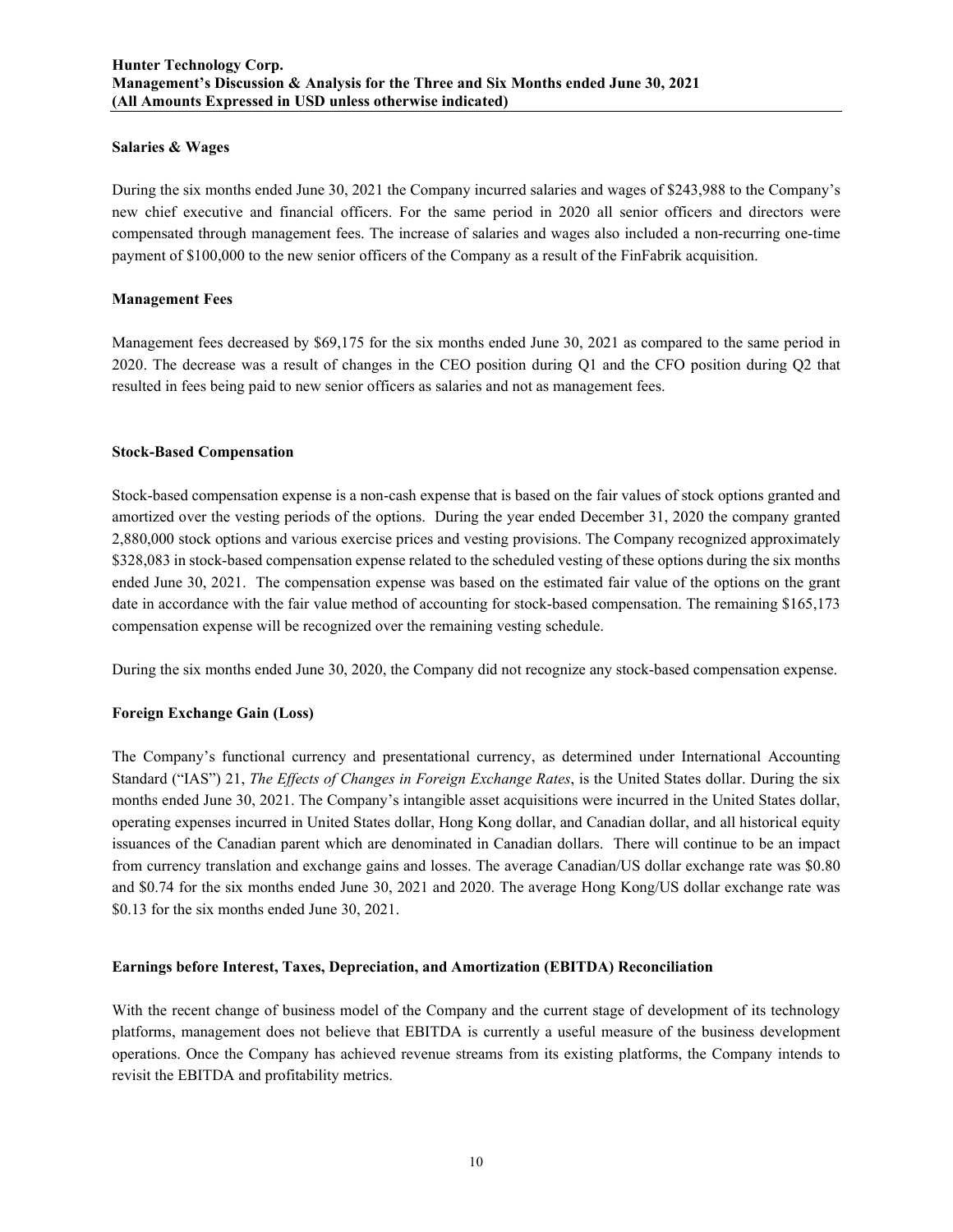# **LIQUIDITY AND CAPITAL RESOURCES**

The Company had unrestricted cash balances of \$239,319 and \$1,665,936, as of June 30, 2021 and December 31, 2020 respectively. The Company has a negative working capital of \$244,187 as of June 30, 2021. Liquidity remains one of the most significant risks for the Company.

The Company anticipates that additional technology and/or business development will require additional funding imminently. The Company will actively consider all available sources of financing to develop such projects, including equity, bank and mezzanine debt, asset sales and joint venture arrangements.

While the consolidated financial statements were prepared on the basis that the Company will continue to operate as a going concern, which assumes that the Company will be able to realize its assets and discharge its liabilities in the normal course of business for the twelve-month period following the date of these consolidated financial statements, certain conditions and events cast significant doubt on the validity of this assumption. For the six months ended June 30, 2021, the Company had negative cash flows from operations of \$1,378,691 and, at June 30, 2021, an accumulated deficit of \$123,271,036. The Company also expects to incur further losses during the future development of its business. The Company's ability to continue as a going concern is heavily dependent upon its ability to imminently raise additional capital from equity or debt financing options, successfully launch its technology platforms and achieve profitable operations. Although the Company has been successful in obtaining financing in the past, there is no assurance that it will be able to obtain adequate financing in the near future or that such financing will be on terms acceptable to the Company.

# **QUARTERLY RESULTS OF OPERATIONS AND SELECT FINANCIAL DATA**

#### **Summary of Quarterly Information:**

#### **Quarterly Revenue, Loss, and Earning Per Share:**

*(In 000's except for per share amounts)*

|                        | For the three months ended |  |               |  |                |  |              |
|------------------------|----------------------------|--|---------------|--|----------------|--|--------------|
|                        | Jun 30, 2021               |  | Mar 31, 2020  |  | Dec 31, 2020   |  | Sep 30, 2020 |
| Revenues               | $\sim$                     |  | $\sim$ $-$    |  | $\sim$ 10 $\,$ |  |              |
| Net comprehensive loss | (955)                      |  | (1,054)       |  | (661)          |  | (139)        |
| Per share- basic       | .02)                       |  | (0.02)        |  | (0.02)         |  | (.01)        |
| Per share – diluted    | .02)                       |  | $.02^{\circ}$ |  | .02)           |  | (.01)        |

|                        |              | For the six months ended |              |              |
|------------------------|--------------|--------------------------|--------------|--------------|
|                        | Jun 30, 2020 | Mar 31, 2020             | Dec 31, 2019 | Sep 30, 2019 |
| Revenues               | $\sim$       | $\sim$                   | $\sim$       |              |
| Net comprehensive loss |              | (216)                    | (142)        | (139)        |
| Per share-basic        | .01)         | (0.02)                   | (.01)        | (.01)        |
| Per share - diluted    | 0.01         | $.02^{\circ}$            | .01)         | 0.01         |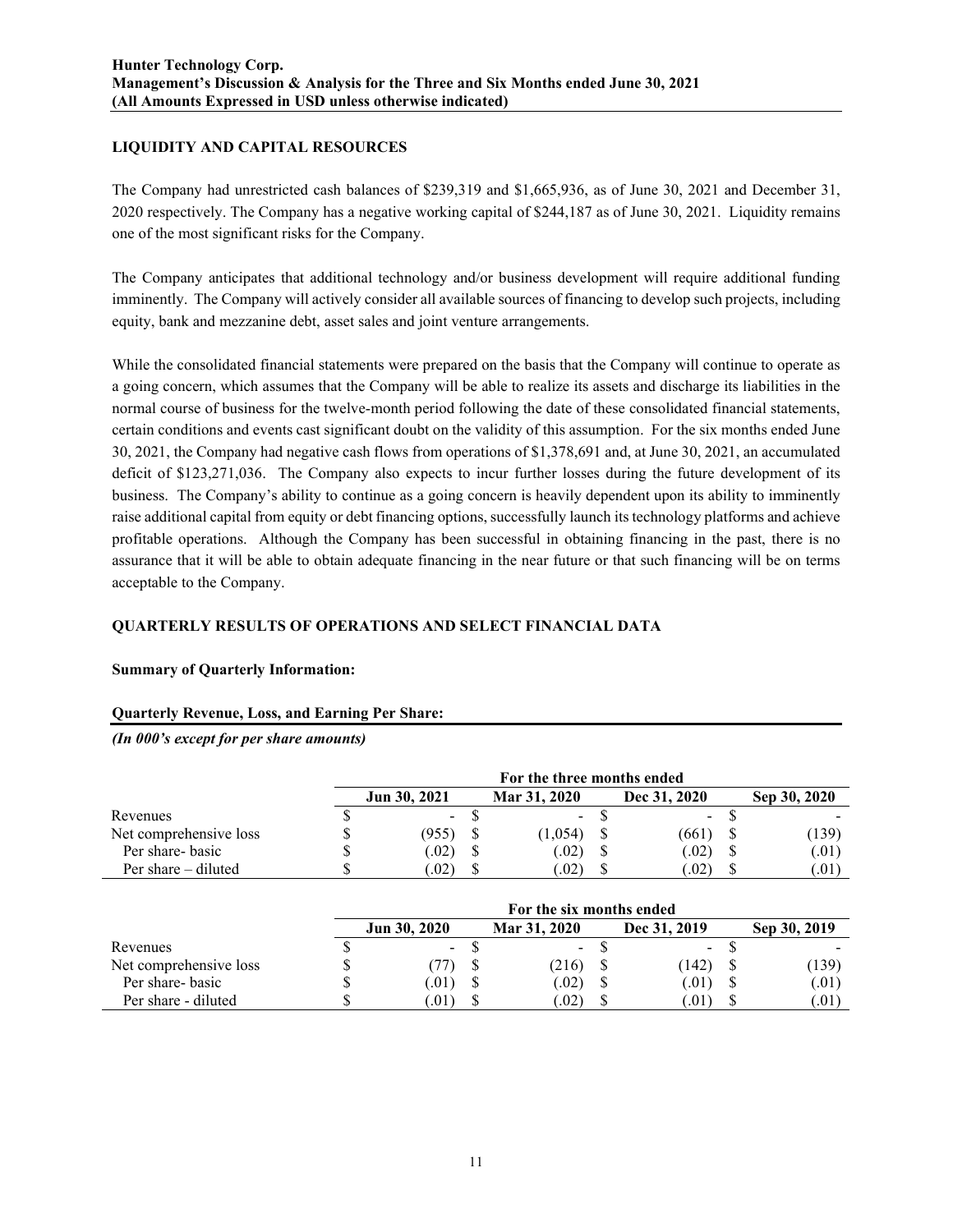# **DISCLOSURE OF CONTROLS, PROCEDURES AND INTERNAL CONTROLS OVER FINANCIAL REPORTING**

As a TSX Venture Exchange issuer, the Company's officers are not required to certify the design and evaluation of operating effectiveness of the Company's disclosure controls and procedures ("DC&P") or its internal controls over financial reporting ("ICFR"). The Company maintains DC&P designed controls to ensure that information required to be disclosed in reports filed or submitted is accumulated and communicated to management, including the Chief Executive Officer and the Chief Financial Officer, as appropriate, to allow timely decisions regarding required disclosure. In addition, the Chief Executive Officer and the Chief Financial Officer have designed controls over financial reporting to provide reasonable assurance regarding the reliability of financial reporting and the preparation of consolidated financial statements for external purposes in accordance with generally accepted accounting principles. Due to its size, the small number of employees, the scope of its current operations and its limited liquidity and capital resources, there are inherent limitations on the Company's ability to design and implement on a costeffective basis the DC&P and ICFR procedures, the effect of which may result in additional risks related to the quality, reliability, transparency and timeliness of its interim filings and other reports. There have been no changes in ICFR during the six months ended June 30, 2021.

# **OFF-BALANCE SHEET ARRANGEMENTS**

The Company does not have any special purpose entities nor is it party to any arrangements that would be excluded from the consolidated balance sheet.

#### **RELATED PARTY TRANSACTIONS**

As at June 30, 2021, included in accounts payable is \$26,939 owed to related parties for salaries; whilst a total \$5,365 was included in accounts payable as at June 30, 2020. There were no amounts due from related parties as at June 30, 2021. During the six months ended June 30, 2021, the Company incurred Management fees from transactions with two former related parties identified below:

The Company was party to a management services agreement with a company controlled by the Company's former Executive Chairman. The Company incurred \$20,000 in management fees, office rent and office expenses during the six months ended June 30, 2021 and (2020 - \$120,000). The management services agreement operated on a monthto-month basis.

The Company also incurred management consulting fees of \$66,000 paid to a company controlled by the Company's former CFO during the six months ended June 30, 2021 (2020 - \$35,175).

# **CRITICAL ACCOUNTING ESTIMATES**

Estimates and underlying assumptions are reviewed on an ongoing basis and involve significant estimation uncertainty which have a significant risk of causing adjustments to the carrying amounts of assets and liabilities. Revisions to accounting estimates are recognized in the period in which the estimates are reviewed and for any future periods affected. Significant judgments, estimates and assumptions made by management in the consolidated financial statements are outlined below: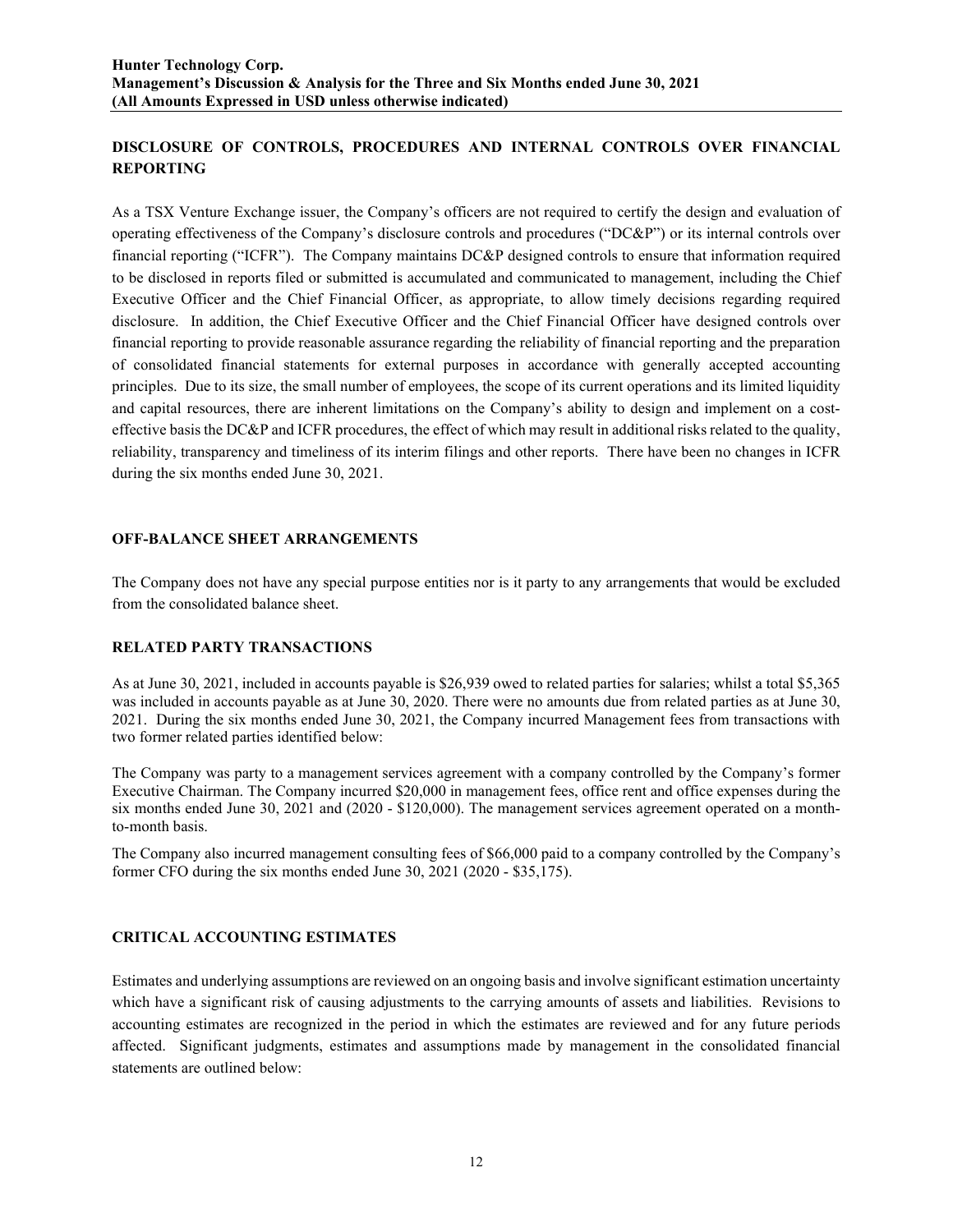# **CRITICAL ACCOUNTING ESTIMATES (CONT'D)**

*Impairment of assets:* The Company evaluates its assets for possible impairment at the CGU level. The determination of CGUs requires judgement in defining the smallest grouping of integrated assets that generate identifiable cash inflows that are largely independent of the cash inflows of other assets or groups of assets. The assessment of any impairment of these assets is dependent upon estimates of recoverable amounts that take into account factor such as economic and market condition and useful lives of the assets.

*Business Combinations:* The Company determines and allocates the purchase price of an acquired company to the tangible and intangible assets acquired and liabilities assumed as of the business combination date in accordance with IFRS 3 Business Combinations. The purchase price allocation process requires management to make significant estimates and assumptions, including fair value estimates, as of the acquisition date.

While management uses their best estimates and assumptions as a part of the purchase price allocation process to accurately value assets acquired and liabilities assumed at the business combination date, the estimates and assumptions are inherently uncertain and subject to refinement. As a result, during the purchase price allocation period, which is within one year from the acquisition date, management records adjustments to the assets acquired and liabilities assumed with the corresponding offset to goodwill.

*Goodwill:* Goodwill resulting from the acquisition of a business is carried at cost at the date of the acquisition less impairment losses, if any. For impairment testing purposes, goodwill is allocated to each of the Company's cashgenerating units (or groups of cash-generating units) that is expected to benefit from the synergies of the combination. A cash-generating unit to which goodwill has been allocated is tested for impairment annually, or more frequently when there is an indicator that the cash-generating unit may be impaired. Management will evaluate goodwill for impairment annually as of December 31. While management uses their best estimate and assumptions to assess goodwill for impairment, there are inherent uncertainties in projecting future cash flows.

*Accrued Liabilities:* The Company estimates and recognizes liabilities for future retirement obligations and restoration of oil and gas development wells. These provisions are based on estimated costs, which take into account the anticipated method and extent of restoration. Actual costs are uncertain, and estimates can vary as a result of changes to relevant laws and regulations, the emergence of new restoration techniques, operating experience and prices. The expected timing of future retirement may change due to these factors.

*Deferred Income Tax Assets:* Assessing the recoverability of deferred income tax assets requires significant estimates related to expectations of future taxable income based on forecasted cash flows from operations as well as interpretations and judgements on uncertain tax positions of applicable tax laws. Such judgements include determining the likelihood of tax positions being successfully challenged by tax authorities based on information from relevant tax interpretations and tax laws. To the extent such interpretations are challenged by the tax authorities or future cash flows and taxable income differ significantly from estimates, the ability to realize deferred tax assets recorded at the balance sheet date may be compromised. Judgements are made by management to determine the likelihood of whether deferred income tax assets at the end of the reporting period will be realized from future taxable earnings.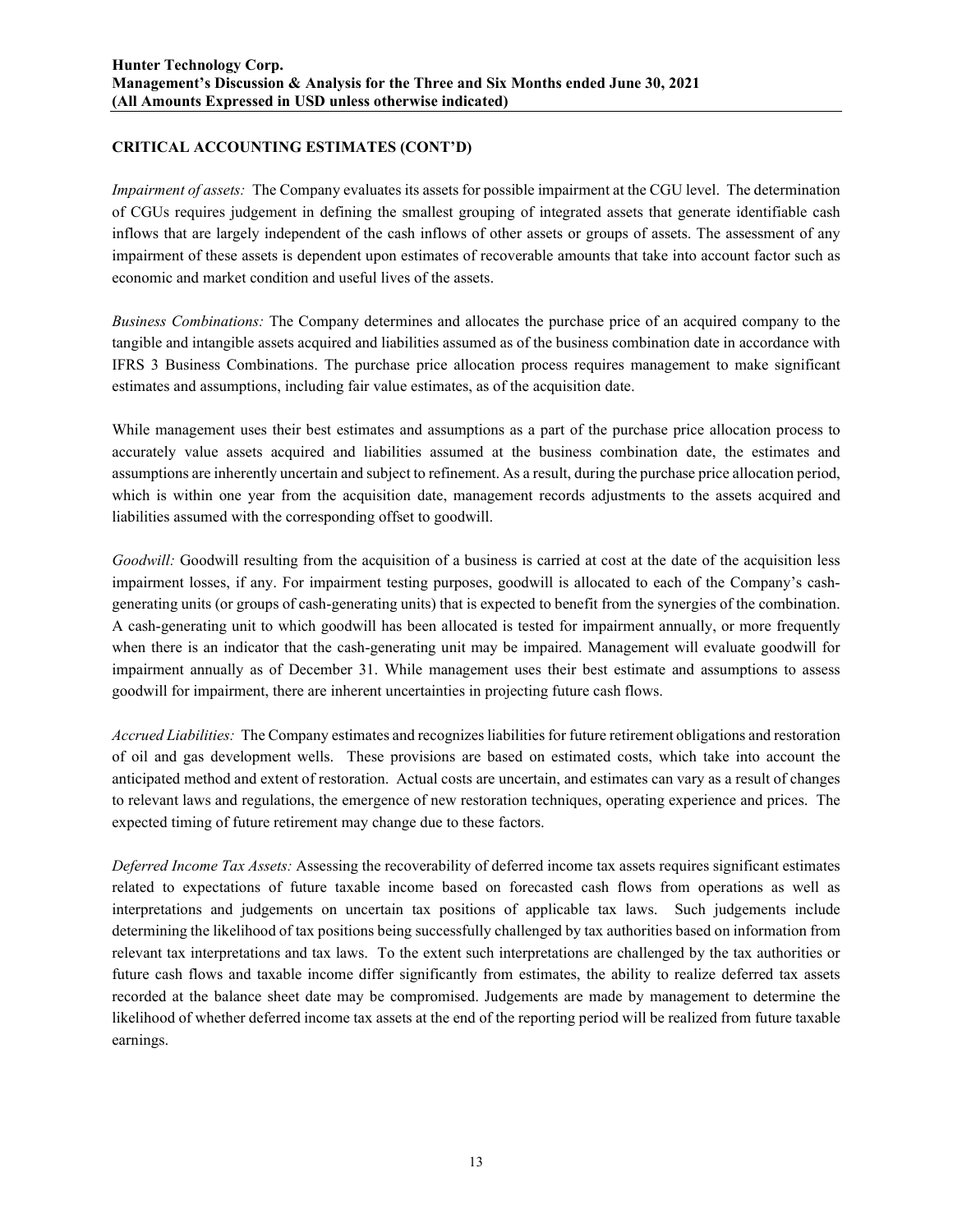### **NEW ACCOUNTING STANDARDS**

There are no new accounting standards effective for the period ended June 30, 2021 that have a material impact on the Company.

# **FUTURE ACCOUNTING PRONOUNCEMENTS**

There are no other IFRS or IFRIC interpretations that are not yet effective that would be expected to have a material impact on the Company.

# **POTENTIAL RISKS AND UNCERTAINTIES**

The technology development industry is highly competitive and, in addition, exposes the Company to a number of risks. Technological development involves a high degree of risk, which even a combination of experience, knowledge and careful evaluation may not be able to overcome. It is also highly capital intensive and the ability to complete a development project may be dependent on the Company's ability to raise additional capital and attracting suitable yet affordable human capital. In certain cases, this may be achieved only through joint ventures or other relationships, which would reduce the Company's ownership interest in the project. There is no assurance that development operations will prove successful.

#### **Risks Associated with Financial Assets and Liabilities**

The Company is exposed to financial risks arising from its financial assets and liabilities. Financial risks include market risks (such as commodity prices, foreign exchange and interest rates), credit risk and liquidity risk. The future cash flows of financial assets or liabilities may fluctuate due to movements in market prices and the exposure to credit and liquidity risks. Disclosures relating to exposure risk are provided in detail as follows:

#### **Credit Risk**

Credit risk is the risk of an unexpected loss if a customer or counterparty to a financial instrument fails to meet its contractual obligations. The Company's financial instruments exposed to concentrations of credit risk are primarily cash and cash equivalents, including restricted cash, and accounts receivable. The Company has little exposure to credit risk as all of its deposits and related receivable are with major financial institutions or government related receivables.

#### **Liquidity Risk**

Liquidity risk is the risk that the Company will not be able to meet its financial obligations as they fall due, and it is one of the most significant risks for the Company. The Company's approach to managing liquidity risk is to ensure, as far as possible, that it will have sufficient liquidity to meet liabilities when due. At June 30, 2021, the Company had cash of \$239,319, excluding restricted cash of \$27,406, and the Company also had negative working capital of \$244,187. The Company is heavily dependent on raising funds by borrowings, equity issues, or asset sales to finance its ongoing operations, capital expenditures and acquisitions. The contractual maturity of the majority of accounts payable is within three months or less.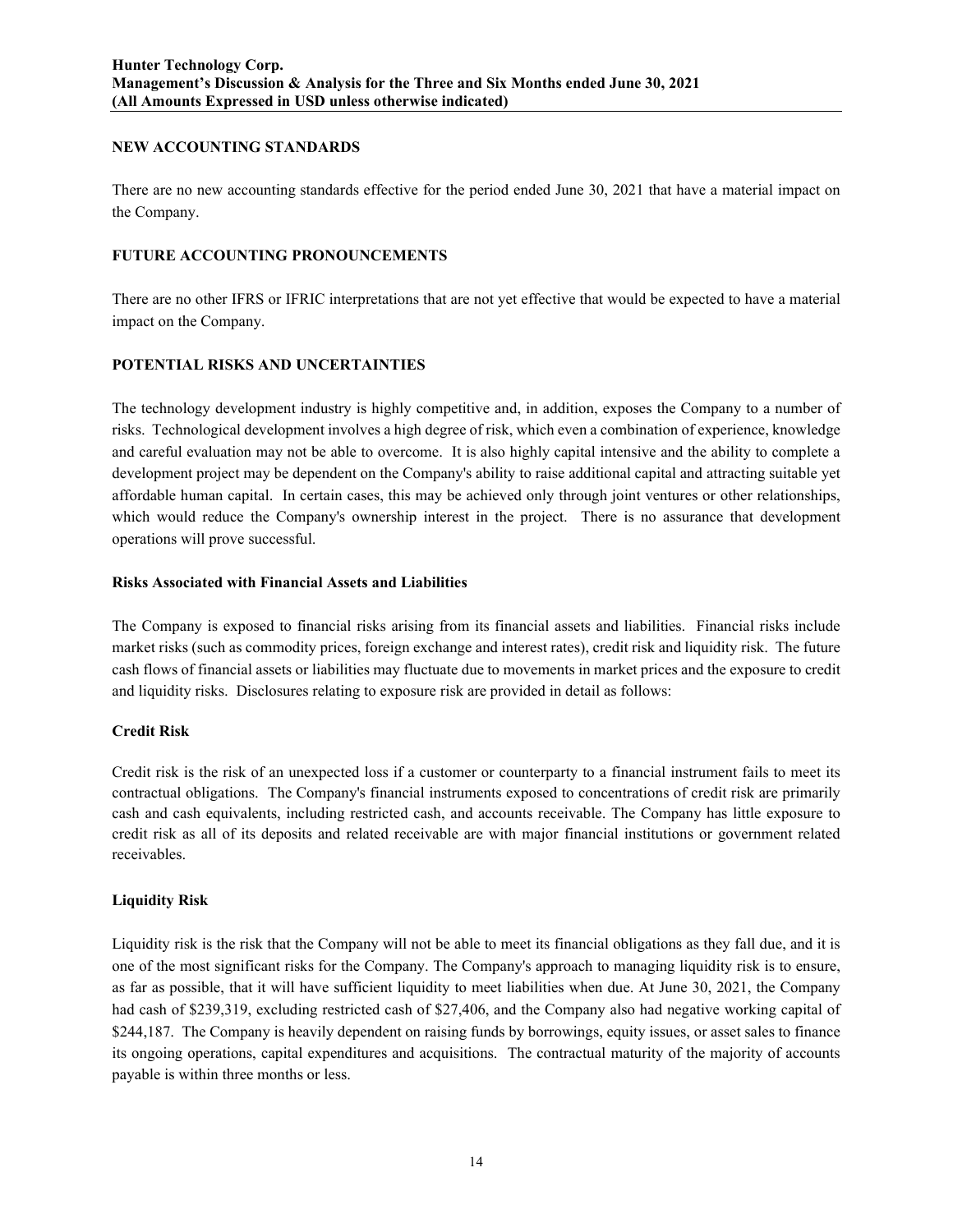### **Liquidity Risk (Cont'd)**

The Company has historically financed its expenditures and working capital requirements through the sale of common stock or, on occasion, through the issuance of short-term debt; there is no assurance that it will be able to obtain adequate financing in the future or that such financing will be on terms acceptable to the Company.

### **Foreign Exchange Risk**

Substantially all of the Company's assets and expenditures are either denominated in or made with US dollars or Hong Kong Dollars. Considering this and the current US Hong Kong dollar currency peg, the Company has very limited exposure to foreign exchange risk in relation to existing commitments or assets denominated in a foreign currency. The Company also incurs administrative expenses in Canadian dollars, but has chosen not to enter into any foreign exchange contracts since its Canadian dollar working capital balances are not significant to the consolidated entity.

#### **Additional Financing**

To the extent that external sources of capital, including the issuance of additional common shares, become limited or unavailable, the Company's ability to make necessary capital investments to maintain or expand its software development activities will be impaired. Further, without additional financing the going concern assumption in the preparation and presentation of the unaudited condensed interim consolidated financial statements would no longer be appropriate.

### **Commodity Price Risk**

The Company is no longer exposed to commodity price risk following the sale of its discontinued operations.

#### **Dependence on Key Personnel**

The Company has a small management and development team and the loss of a key individual or the inability to attract suitably qualified personnel in the future could materially and adversely affect the Company's business.

#### **Foreign Investments**

The Company expects that its platform development activities will take place principally outside of Canada for the foreseeable future. As such, the Company's operations are subject to a number of risks over which it has no control. These risks may include risks related to economic, social or political instability or change, terrorism, hyperinflation, currency non-convertibility or instability, changes of laws affecting foreign ownership, government participation, taxation, working conditions, rates of exchange, exchange control, exploration licensing, petroleum and export licensing and export duties as well as government control over domestic oil and gas pricing. The Company endeavors to operate in such a manner in order to minimize and mitigate its exposure to these risks. However, there can be no assurance that the Company will be successful in protecting itself from the impact of all these risks.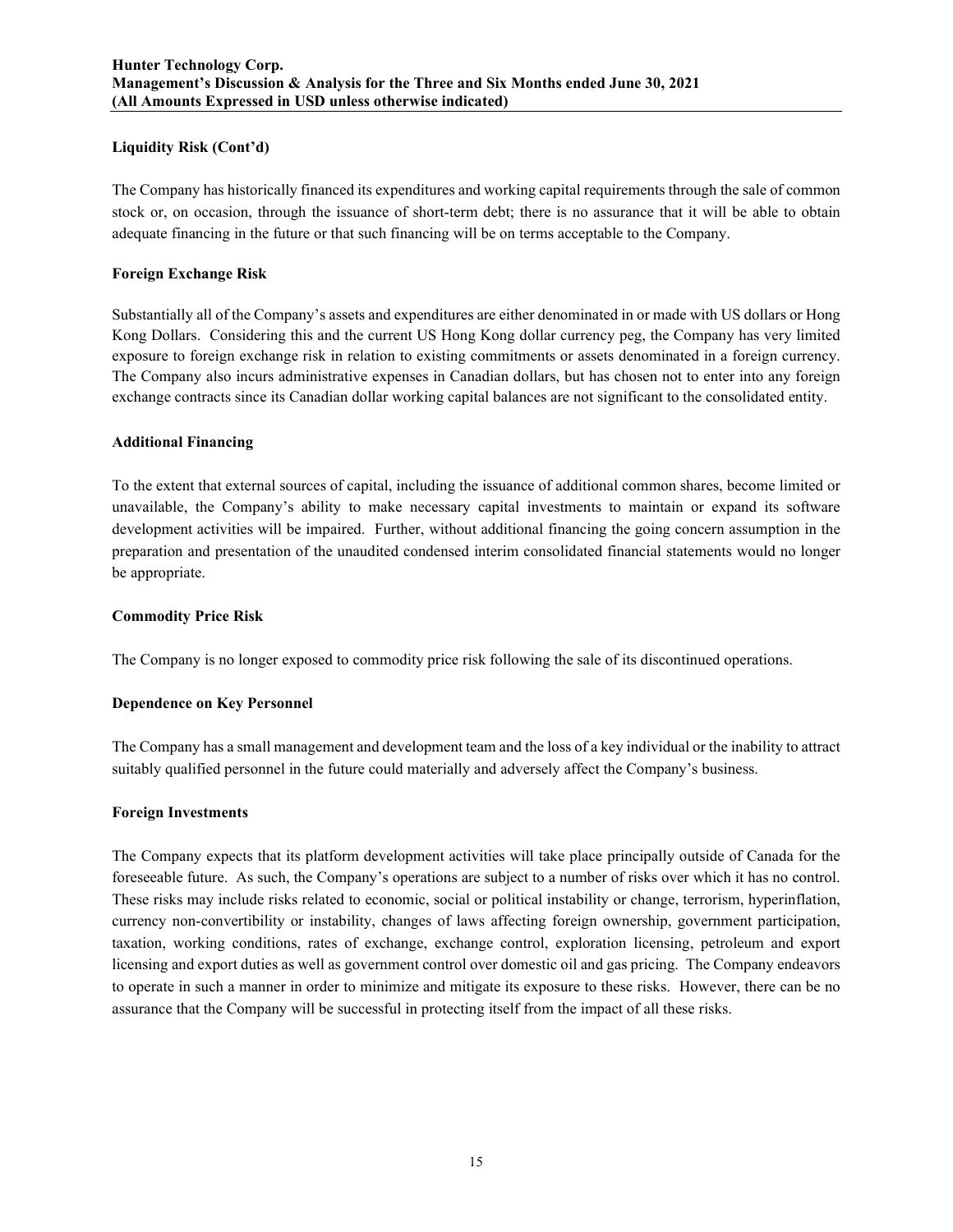### **COVID-19**

In March 2020, the World Health Organization declared coronavirus COVID-19 a global pandemic. This contagious disease outbreak, which has continued to spread, and any related adverse public health developments, has adversely affected workforces, economies, and financial markets globally, potentially leading to an economic downturn. The Company continues to monitor and, where possible, mitigate any risks associated with COVID-19.

### **Market Risks**

The Company is subject to normal market risks including fluctuations in foreign exchange rates and interest rates. While the Company manages its operations in order to minimize exposure to these risks, the Company has not entered into any derivatives or contracts to hedge or otherwise mitigate this exposure.

#### **SUBSEQUENT EVENTS**

There are no material undisclosed subsequent events as of the date of this MD&A.

# **OTHER MD&A INFORMATION NOT DISCLOSED ELSEWHERE**

#### **Disclosure of Share Capital**

Authorized capital:

 25 million preference shares of no par value; Unlimited common shares of no par value.

Issued and outstanding at August 27, 2021:

45,334,655 common shares.

A summary of the stock option activity during the six months ended June 30, 2021 is as follows:

|                                       | Number of<br><b>Options</b> |
|---------------------------------------|-----------------------------|
| <b>Outstanding, December 31, 2020</b> | 2,880,000                   |
| Granted                               |                             |
| Forfeited                             | (965,000)                   |
| Outstanding, June 30, 2021            | 1.915.000                   |

No stock options were issued or outstanding during the comparative period in 2020.

As at August 27, 2021 the Company has 1,565,000 stock options outstanding with a weighted average exercise price of \$0.71 per common share.